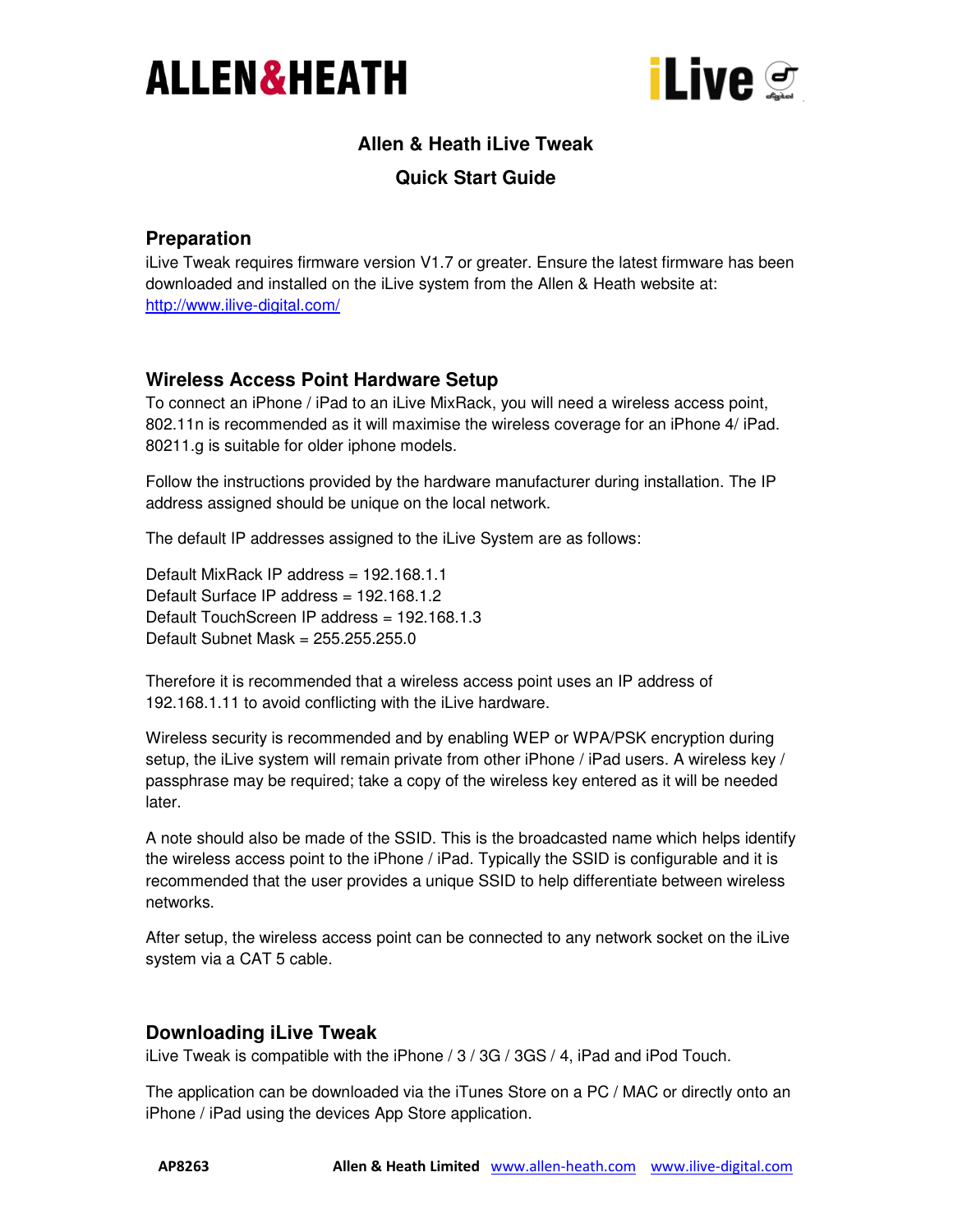From iTunes, enter the iTunes Store and search for "iLive Tweak". iTunes will then download the iLive Tweak application to your library. Plug your iPhone / iPad into your PC / Mac and sync your Apps library with your device to install the application.

Using an iPhone / iPad directly, search for "iLive Tweak" in the App Store application. Once selected, the application will be downloaded and installed onto your device.

In both cases the user will need an Apple ID and password.

#### **Configuring iPhone / iPad for Wi-Fi**

The iPhone / iPad must be joined to the configured wireless network before the iLive Tweak application can connect to an iLive MixRack. Follow the steps below to enable Wi-Fi:



Select Settings Select Wi-Fi Turn Wi-Fi "ON"

10:06

Settings Wi-Fi Networks

Choose a Network...

AH RD INET

√ AH RDNET

Other...

76%

 $\rightarrow$ 

 $\triangle$  $\circ$ 

**ON** 

 $02$ -UK  $\approx$ 

Wi-Fi



Choose Wi-Fi by SSID Enter Wireless Key Connection Made



Ask to Join Networks ON

Known networks will be joined

automatically. If no known networks are

available, you will be asked before joining

a new network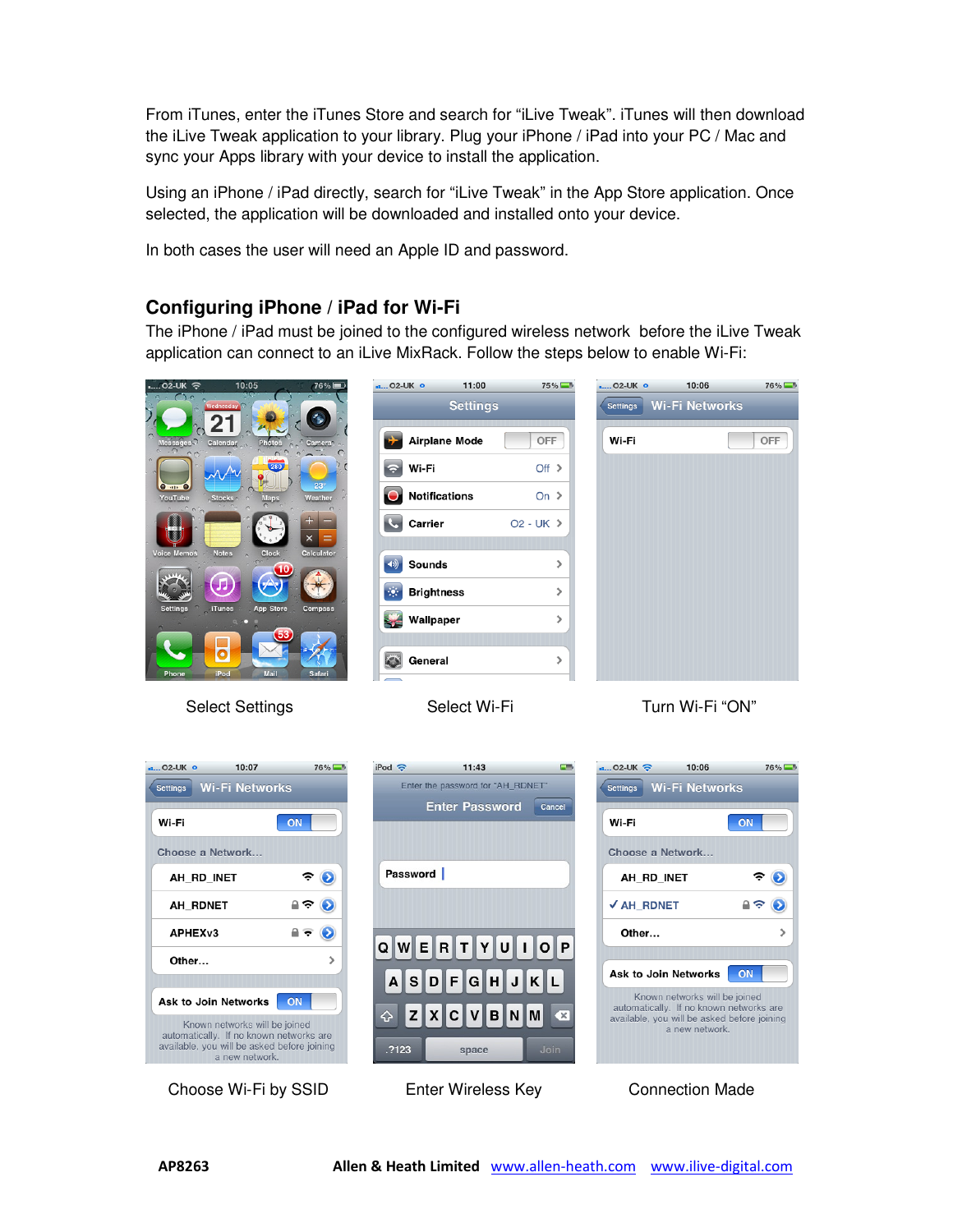### **Connecting and using iLive Tweak**

To launch the iLive Tweak application, click on the icon on the iPhone / iPad home screen (Fig 1). Once launched the user can then select an iLive MixRack (Fig 2).

If no units are visible, ensure the iLive MixRack is powered on and the Wi-Fi has been correctly configured and is connnected. An icon showing Wi-Fi signal strength should be present in the toolbar at the top of the iPad / iPhone screen. The CAT 5 cable connecting the wireless access point to the iLive should also be checked.

After selecting a MixRack and pressing the 'Connect' button, a user must be selected and a password may need to be provided(Fig 3). This password is defined for each user in the user profiles stored in the MixRack, and can be set using the iLive Editor software or an iLive Control Surface.



Once connected, a menu organised by channel type (Fig 4) allows the user to select a channel. The user can then control level & mute, delay, EQ (Fig 5) and GEQ (Fig 6) where appropriate by swiping left and right. To return to the menu use the 'Channel Selector' button at the top of the screen.